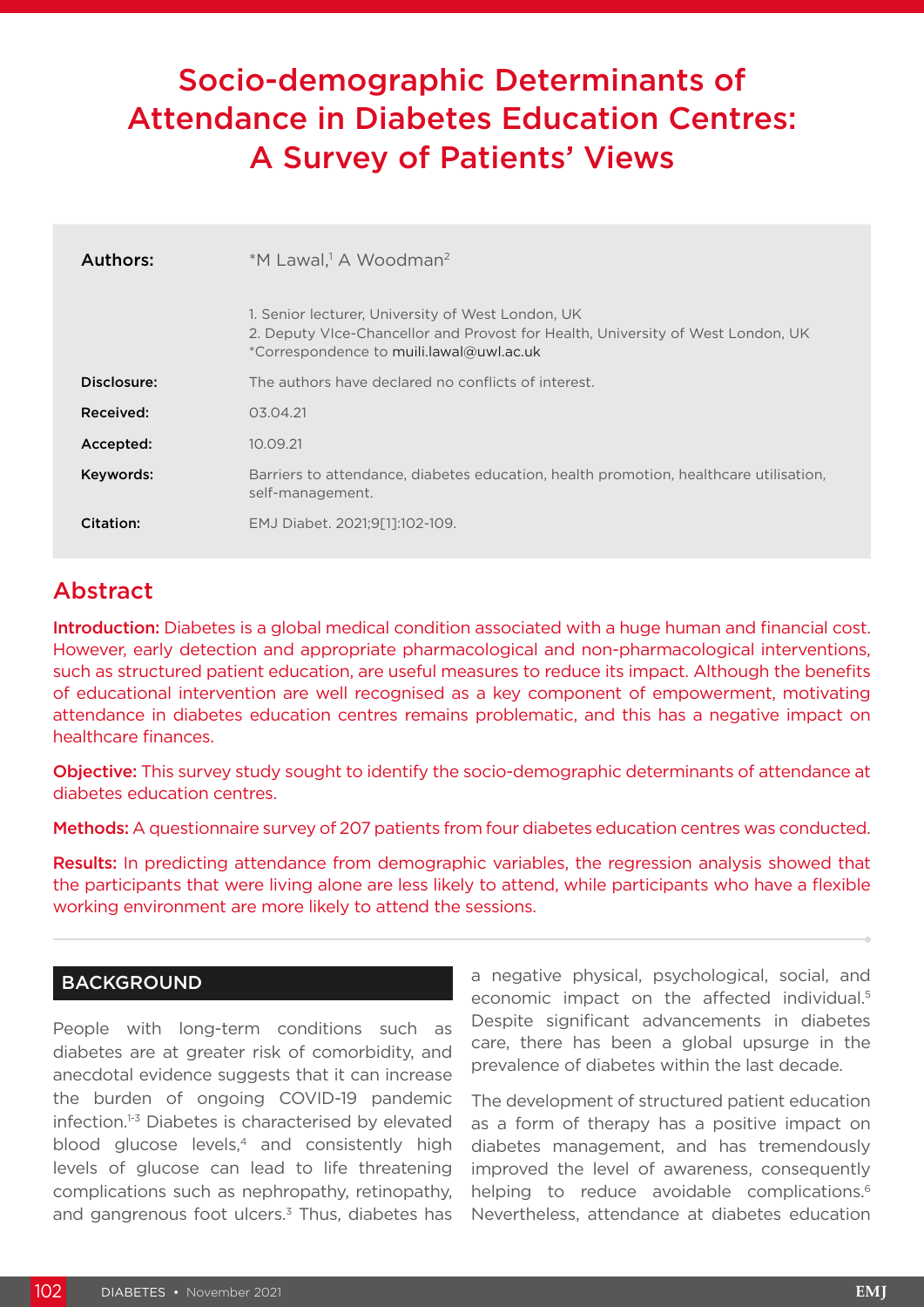centres is important to achieve the goal of educational intervention. Evidence indicated that barriers to attendance at diabetes education centres are due to various factors, such as demographic characteristics of the patient and organisation of care.<sup>5-7</sup> The individual is unique, with varying socio-demographic characteristics that may either influence or hinder attendance. Although some studies have identified the socio-demographic characteristics of nonattenders, there is little research to discern whether these factors can be used to predict attending behaviour.

#### RESEARCH DESIGN AND METHODS

A survey of two groups of patients was conducted in four selected hospital sites in the South East of England. These settings were chosen because of the number of attritions from diabetic education sessions and its demographical differences. The research followed the principles outlined in the Declaration of Helsinki, and was conducted according to the ethical codes guiding research in England.<sup>8,9</sup> Ethics approval for this study was granted by Berkshire Research Ethics Committee. Similarly, the participant's consent was sought at the beginning of each data collection stage, with freedom to withdraw at any time.<sup>10</sup> The aim of this study was to examine the influence of sociodemographic characteristics on attendance, and to discern whether these factors can be used to predict attending behaviour.

The access to the participants was gained through the general practitioners' register in the primary care trust, and a purposive sample of 207 newly diagnosed patients with diabetes were surveyed. The criterion for selecting eligible patients was all the recently diagnosed patients who had been referred to diabetes education centres for a structured patient education programme within the last 12 months. The researcher performed a power calculation to determine the required sample size for the questionnaire.11,12 The calculation was based on Cohen's (1988) effect size guide (correlations: small=0.1; medium=0.3; large=0.5). It was calculated that a total number of 176 participants (n=88 in each group) would be needed to generate a moderate effect size of 0.3 at a power rate of 0.95, which was sufficient for this study.

The instruments were administered to attenders through face-to-face interactions during diabetes education sessions, while postal technique was used for non-attenders and data analysis was carried out in three phases.<sup>11,13</sup> In addition to descriptive statistics such as frequency distribution, percentages, cross tabulations, and correlations between variables that are deemed to be important in answering the research questions, Chi-square was used to compare both groups, and therefore show if there were differences between the expected and observed frequencies between the two groups. Finally, logistic regression was used to produce a model that predicts which variables might lead to non-attendance.11,12,14 As the exact p-value will be reported in the text, the α level used as a significance criterion for all the statistical tests is p≤0.05. From a positivist perspective, Statistical Package for the Social Sciences (SPSS) software (IBM, Armonk, New York, USA) was employed to analyse the quantitative data, and the results are presented below.12

#### SOCIO-DEMOGRAPHIC DATA

#### Age Distribution of Participants

Table 1, showing the age distribution of participants, revealed that the age distribution of majority of the participants ranged between 41 years and 65 years (n=137, 66%) and approximately one-fifth (n=39, 19%) were over 66 years of age. There was an equal number of females (n=7) in both groups within the age range of 40 years and below. Of the 31 participants who were under 40 years, n=19 were living alone, while n=7 were living with family. The majority of the middle-aged participants within the age range of 40 years to 65 years were living with a partner. Nevertheless, Chi-square analysis of this data showed no statistically significant association between the age of both groups and attendance behaviour:  $X^2$  (2; N=207): 3.39, p=0.183.

#### Gender of Participants

As shown in Table 1, the gender distribution of both groups is similar. However, there were fewer males (n=10) than females. In all, 42 males were White, 23 were Asian/Asian British, and 20 were Black/Black British, while 66 females were White, 29 were Asian/Asian British, and 7 were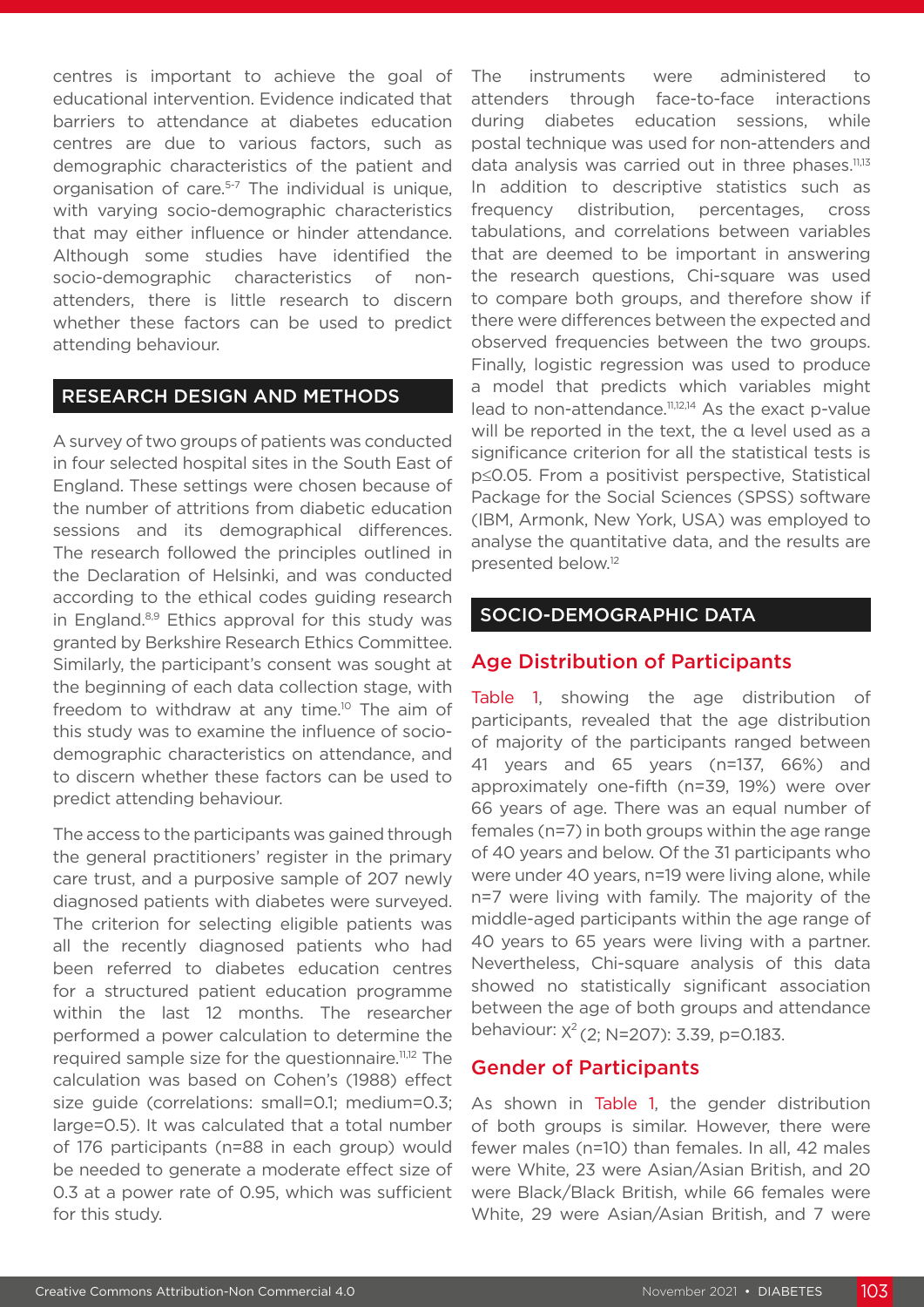#### Table 1: Patient socio-demographic data.

| Characteristics                            | Participants      | <b>Pearson Chi-squared</b> |            |  |  |  |  |  |  |
|--------------------------------------------|-------------------|----------------------------|------------|--|--|--|--|--|--|
|                                            | Attenders (N=102) | Non-attenders (N=105)      |            |  |  |  |  |  |  |
| Age in years                               |                   |                            |            |  |  |  |  |  |  |
| 40 years and below                         | n=11 (10%)        | n=20 (19%)                 | p=0.183    |  |  |  |  |  |  |
| $41-65$ years                              | n=73 (72%)        | n=64 (61%)                 | (p > 0.05) |  |  |  |  |  |  |
| 66 years and above                         | n=18 (17%)        | n=21 (20%)                 |            |  |  |  |  |  |  |
| Gender                                     |                   |                            |            |  |  |  |  |  |  |
| Male                                       | n=52 (51%)        | n=46 (44%)                 | p=0.203    |  |  |  |  |  |  |
| Female                                     | n=50 (49%)        | n=58 (55%)                 | (p > 0.05) |  |  |  |  |  |  |
| Ethnicity                                  |                   |                            |            |  |  |  |  |  |  |
| White                                      | n=67 (65%)        | n=42 (40%)                 | p=0.002    |  |  |  |  |  |  |
| Asian/Asian British                        | n=16 (16%)        | n=36 (34%)                 | (p < 0.05) |  |  |  |  |  |  |
| Black/Black British                        | n=13 (13%)        | n=14 (13%)                 |            |  |  |  |  |  |  |
| Mixed race                                 | $n=2(2%)$         | $n=4(4%)$                  |            |  |  |  |  |  |  |
| Chinese                                    | $n=1(1%)$         | $n=6(6%)$                  |            |  |  |  |  |  |  |
| I have flexible work commitments           |                   |                            |            |  |  |  |  |  |  |
| Yes                                        | n=78 (76%)        | n=43 (41%)                 | p=0.001    |  |  |  |  |  |  |
| <b>No</b>                                  | n=24 (24%)        | n=59 (56%)                 | (p < 0.05) |  |  |  |  |  |  |
| Living arrangements                        |                   |                            |            |  |  |  |  |  |  |
| Living alone                               | n=13 (13%)        | n=46 (44%)                 | p=0.001    |  |  |  |  |  |  |
| Living with partner                        | n=64 (63%)        | n=49 (47%)                 | (p < 0.05) |  |  |  |  |  |  |
| Living with family                         | n=24 (23%)        | n=7 (6%)                   |            |  |  |  |  |  |  |
| Other                                      | $n=0$ (0%)        | n=3 (3%)                   |            |  |  |  |  |  |  |
| Family history of diabetes                 |                   |                            |            |  |  |  |  |  |  |
| Yes                                        | n=29 (28%)        | n=64 (61%)                 | p=0.001    |  |  |  |  |  |  |
| <b>No</b>                                  | n=73 (72%)        | n=39 (37%)                 | (p < 0.05) |  |  |  |  |  |  |
| I can communicate well in English language |                   |                            |            |  |  |  |  |  |  |
| Yes                                        | n=98 (96%)        | n=96 (91%)                 | p=0.077    |  |  |  |  |  |  |
| No                                         | $n=3(3%)$         | n=9 (9%)                   | (p > 0.05) |  |  |  |  |  |  |
| I have a specific learning need            |                   |                            |            |  |  |  |  |  |  |
| Yes                                        | $n=4(4%)$         | n=11 (10%)                 | p=0.052    |  |  |  |  |  |  |
| No                                         | n=98 (96%)        | n=91 (87%)                 | (p > 0.05) |  |  |  |  |  |  |

Black/Black British. Out of this number, a higher number of males in the non-attenders group (n=21) were living alone as compared to the attenders (n=7). Overall, the data on male/female ratio of the participants in both groups showed no statistically significant association between gender and attendance behaviour:  $x^2$  (1; N=206): 0.94, p=0.203.

#### Ethnic Origin of Participants

Table 1 shows that slightly more than half (n=109, 53%) of the participants were from a Caucasian background, and a quarter were Asian (n=52, 25%). Other minority ethnic groups constituted less than a quarter (n=41, 20%) of the participants. The majority of the White participants (n=75) did not have a family history of diabetes, while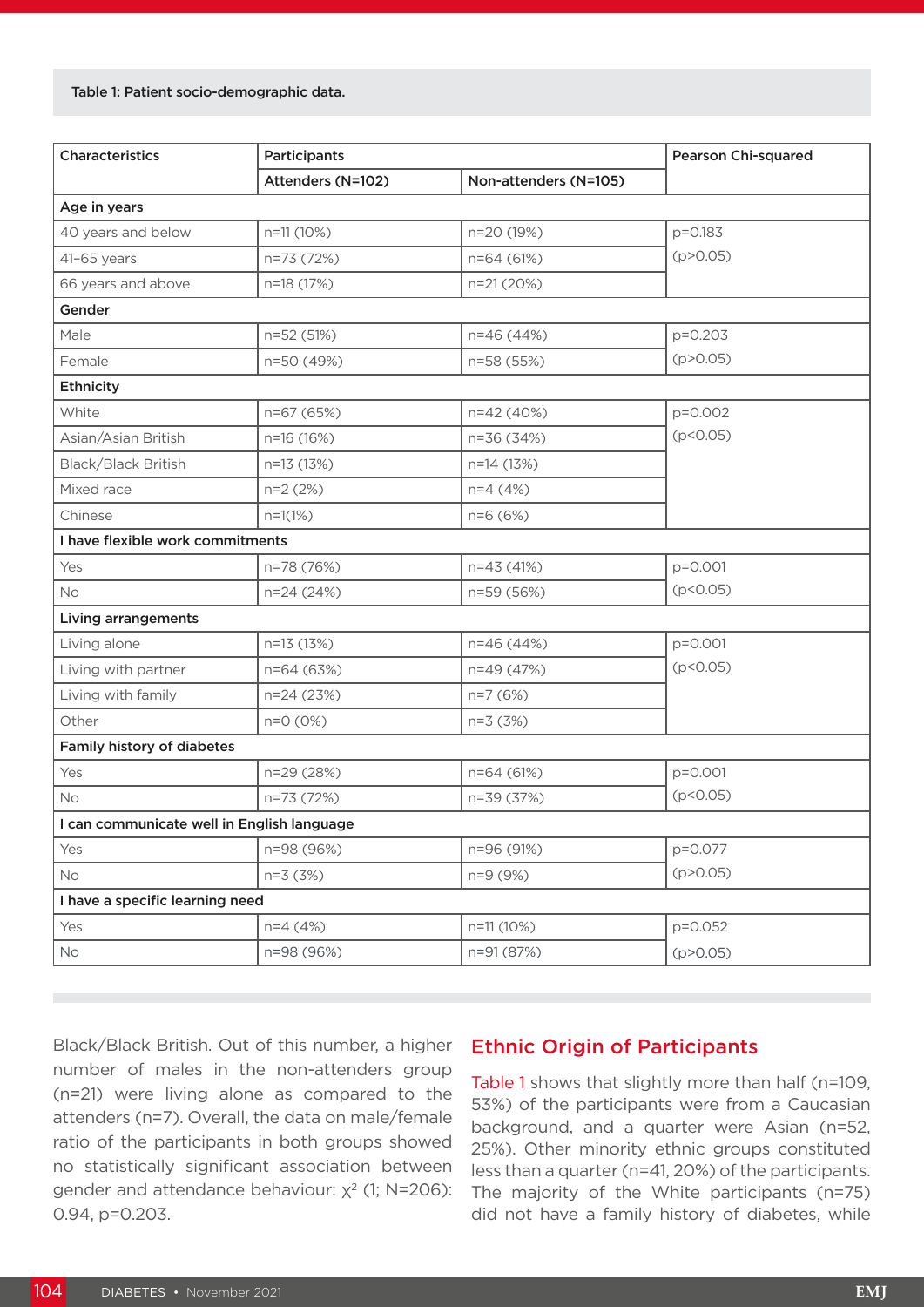more than half of Asian participants (n=36) had a history of diabetes in their family. The data revealed that more White participants among the attenders (n=54) have flexible working commitments as opposed to the non-attenders (n=19). The Pearson Chi-square analysis of this data indicated an association that achieved statistical significance between attendance behaviour and ethnicity:  $x^2$  (5; N=202): 18.68, p=0.002.

# Type of Working Environment of the Participants

From the data in Table 1, 24 (24%) of the participants who attended the session had an inflexible work environment whilst more than three-quarters (n=78, 76%) had a flexible work environment. Against this figure, the data for non-attenders revealed that more than half of them (n=59, 56%) did not have a flexible working environment and (n=43, 41%) did, whilst (n=3, 3%) did not answer the question. Unlike the non-attenders with a close margin, the margin between those that had flexible working environments (76%) and those that did not have flexible working environments (24%) amongst the attenders is very wide. This data shows an association that is statistically significant between working commitments and attendance behaviour: x<sup>2</sup> (1; N=204): 24.88, p=0.001.

## Living Arrangements of the Participants

The living arrangements of participants who attended the session revealed that almost twothirds (63%) were living with a partner while less than half (47%) of non-attenders were living with a partner. On the other hand, a greater number of non-attenders were living alone n=46 (44%) as opposed to n=13 (13%) amongst the attenders. The overall data showed that more participants who were living with a partner (n=112) or living with a family (n=30) had a flexible work environment as compared to those living alone (n=59). An association that achieved statistical significance was observed between the living arrangements and attendance between the two groups:  $x^2$  (3; N=206): 32.71, p=0.001, as shown in Table 1.

# Family History of Diabetes amongst Participants

More attenders did not have a family history of diabetes, while almost two-thirds of nonattenders (n=64, 61%) had a history of diabetes in their family (Table 1). Although more than half of the total number of participants had no family history of diabetes (n=112, 54%), the majority of them were attenders (n=73, 65%), showing a statistically significant association between family history and attendance behaviour between the two groups:  $x^2$  (1; N=205): 23.49, p=0.001.

# Level of Communication of the Participants

As shown in Table 1, only a minority of participants have problems with speaking English. Out of this minority (n=12), the number of non-attenders (n=9) who could not communicate well in the English language was triple in the number of attenders (n=3). This study found no statistically significant association between communication and attendance behaviour:  $x^2$  (1; N=206): 2.94, p=0.077, as the majority of both groups can communicate well in the English language.

# Learning Requirements of Participants

The question on socio-economic data presented in Table 1 showed that an overwhelming number of both groups had no specific learning needs (n=189, 91%), which unsurprisingly revealed no statistically significant association between learning needs and attendance behaviour:  $x^2$  (1; N=204): 3.53, p=0.052. Out of 15 participants who had a specific learning need, n=9 were female and n=6 were male.

# ANALYSIS OF FINDINGS

A total of 207 participants completed the questionnaire, and the sample comprised 102 participants who attended the sessions and 105 participants who did not attend. Table 1 shows a breakdown of the socio-demographic characteristics of the participants. The majority of both attenders and non-attenders fell between the age range of 41 years and 65 years (73 versus 64; p>0.05) and this reflects the epidemiology of Type 2 diabetes mellitus.<sup>15,16</sup> Differences in ethnicity were observed for non-attenders versus attenders<sup>17</sup> (Caucasian: 67 versus 42;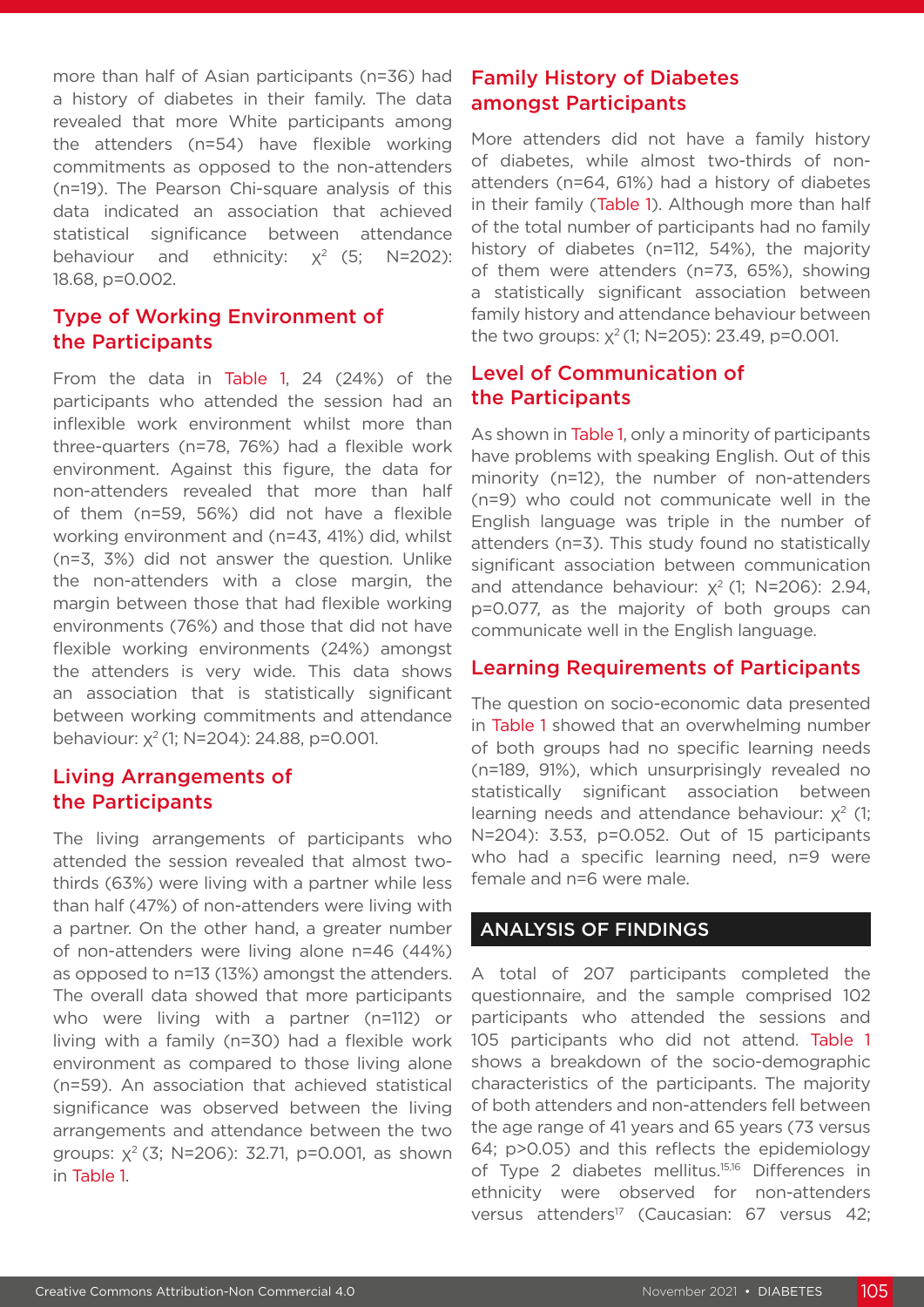Asian 16 versus 36; p<0.05) while the gender distribution of both groups was similar (p>0.05). A significantly higher percentage of attenders had a flexible work environment (78 versus 43; p<0.05) and more non-attenders were living alone (46 versus 13; p<0.05), while more attenders did not have a family history of diabetes $6$  (73 versus 39; p<0.05). Data from the study revealed no significant differences in their level of communication and specific learning needs (p>0.05).

The series of Chi-square tests of association between attending behaviour and the various socio-demographic variables identified four variables that showed statistically significant associations; therefore, logistic regression was performed on: ethnicity, living arrangements, family history of diabetes, and flexibility of working environment (Table 2). The results in

Table 2 show that living arrangements (p<0.001), employment (p<0.001), and family history of diabetes (p=0.05) added to the prediction, while ethnicity (p>0.05) did not add significantly to the model. The category 'living arrangements 1' (living with family) is a significant predictor of attendance (p=0.004) and the odds ratio is 3.33. This indicates that the participants who were living with family are three-times more likely to attend.<sup>12</sup> Equally, the category 'living arrangements 2' (living with partner) is also a significant predictor (p=0.001) and the odds ratio is 16.35, denoting that participants who were living with partners are 16-times more likely to attend the session than those who do not. However, category 'living arrangements 3' (living alone) is not a significant predictor (p=0.999). Employment is also a significant predictor (p=0.001), and the odds ratio is 4.38. This shows that participants

Table 2: Logistic regression analysis of demographic data of the participants (N=207).

| 95% CI for Exp(B)                    |          |             |           |       |           |       |        |  |  |  |  |
|--------------------------------------|----------|-------------|-----------|-------|-----------|-------|--------|--|--|--|--|
| Independent<br>variable              | B        | <b>SE</b>   | Wald test | Sig   | <b>OR</b> | Lower | Upper  |  |  |  |  |
| Living<br>Arrangements               | N/A      | N/A         | 20.063    | 0.000 | N/A       | N/A   | N/A    |  |  |  |  |
| Living with<br>family                | 1.201    | 0.4220      | 8.113     | 0.004 | 3.330     | 1.450 | 7.590  |  |  |  |  |
| Living with<br>partner               | 2.794    | 0.6360      | 19.292    | 0.000 | 16.350    | 4.690 | 56.880 |  |  |  |  |
| Living alone                         | N/A      | 27,243.7600 | 0.000     | 0.999 | 0.00      | 0.000 | 20.174 |  |  |  |  |
| Ethnicity                            | N/A      | N/A         | 8.401     | 0.038 | N/A       | N/A   | N/A    |  |  |  |  |
| White                                | $-1.113$ | 0.4620      | 5.803     | 0.016 | 0.328     | 0.133 | 0.813  |  |  |  |  |
| Asian/Asian<br><b>British</b>        | $-0.219$ | 0.5690      | 0.148     | 0.701 | 0.803     | 0.263 | 2.450  |  |  |  |  |
| Black/Black<br><b>British</b>        | $-1.367$ | 0.6860      | 3.972     | 0.046 | 0.255     | 0.066 | 0.978  |  |  |  |  |
| Flexible<br>working                  | 1.478    | 0.3700      | 15.973    | 0.000 | 4.380     | 2.123 | 9.040  |  |  |  |  |
| <b>Family history</b><br>of diabetes | $-0.722$ | 0.3688      | 3.847     | 0.050 | 0.456     | 0.236 | 1.000  |  |  |  |  |
| Constant                             | $-1.212$ | 0.5000      | 5.877     | 0.015 | 0.298     | N/A   | N/A    |  |  |  |  |

Model  $x^2$ =78.19, p<0.001.

Pseudo R<sup>2</sup>=0.43 (Nagelkerke R-square). B: coefficient for the constant; CI: confidence interval; Exp(B): exponentiation of the B coefficient; N/A: not applicable; OR: odds ratio; SE: standard error.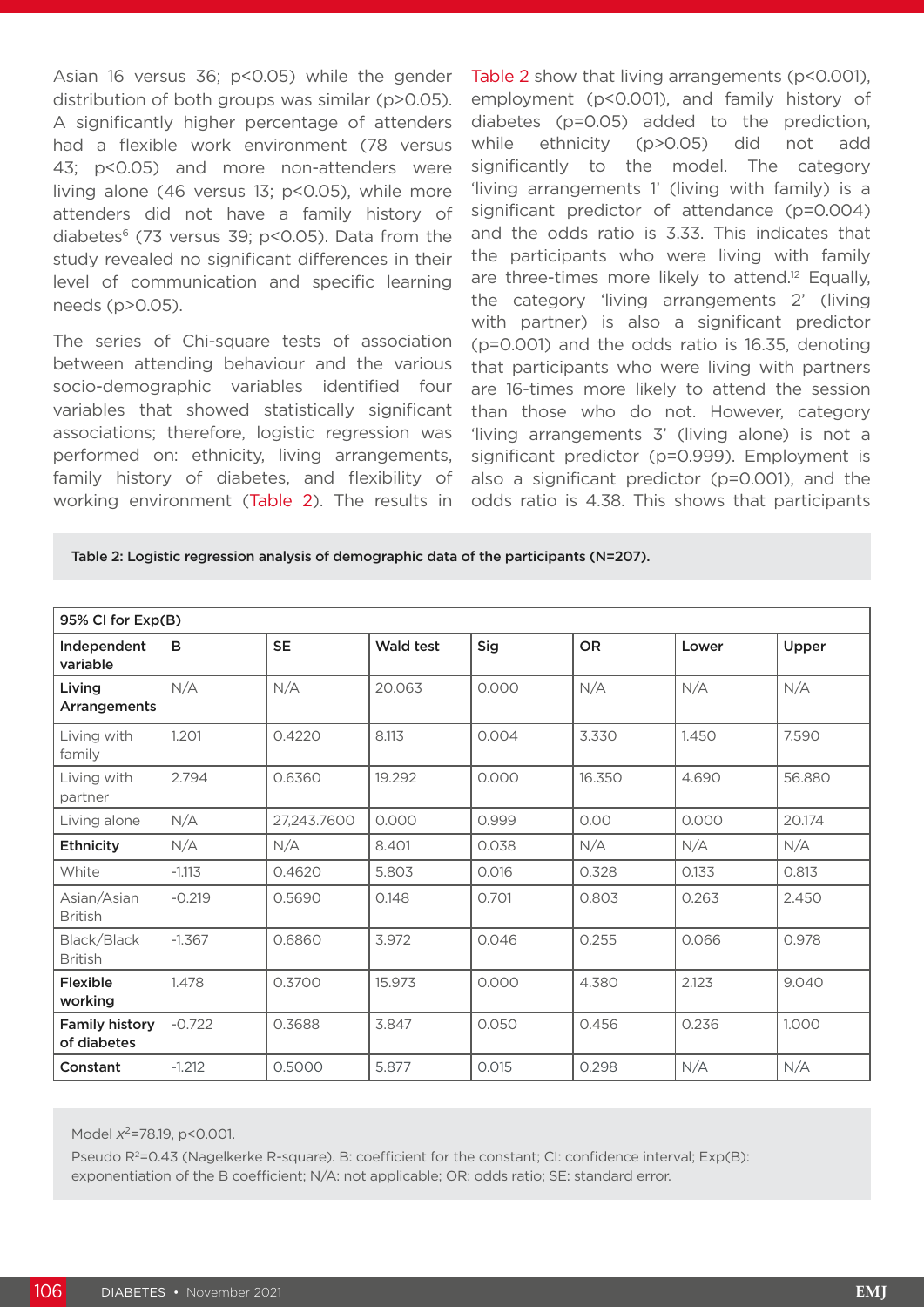who have a flexible working environment are four-times more likely to attend the sessions.12 The logistic regression showed that ethnicity and family history of diabetes were not significant predictors of attendance.

#### **DISCUSSION**

There were similarities in age and gender with variations in living arrangements, ethnicity, employment, and family history of diabetes. The findings showed a wide ethnic variation between the two groups of patients within the four localities, and this reflects Britain's multicultural society.18,19 It is reasonable to assume that ethnicity is going to be a predictor of attendance; however, ethnicity was not a significant predictor in this sample (p>0.05), with an odds ratio of less than 1. Different cultural backgrounds have different expectations, and there is a link between culture and perception to healthcare utilisation;20 therefore, this finding is surprising. However, in addition to English language sessions, the provision of education in an area of the Trust with a high ethnic minority covers a separate session in another language (Punjabi). The findings suggest that communication and learning needs was not a significant barrier in this sample, and this contradicts the studies of Rhee et al.<sup>21</sup> and Graziani et al.,<sup>22</sup> which revealed that a low level of education and an inability to read well constitute a significant obstacle to attendance. It is important to establish that both studies were conducted outside the UK, and it could be partly due to availability of education sessions in some other languages.

The model suggested that, although three socio-demographic variables have value in predicting attendance behaviour, the two key predictors for the sample in this study are living arrangements and working environment. This finding is compatible with Hsu and Gallinagh, $23$ who found that living alone was associated with a low uptake, but found no association between attendance and age. Similarly, several authors have identified work and a family history of diabetes as barriers to attendance,<sup>7,22,24-26,</sup> and this is congruent with the findings of this study. Whilst family history of diabetes achieved significance (p=0.05) in this study, the odds ratio was low; however, it does merit further research

in the future in terms of its predictive ability.<sup>12</sup> Evidence from epidemiological studies $27-29$  is increasingly suggesting a link between sociodemographical characteristics of the patient and compliance to healthcare interventions. Changing behaviour is a complex process;<sup>5,30</sup> therefore, the authors' study suggested the need to recognise the impact of socio-demographical factors as an important modifier in the change process.

#### LIMITATIONS OF THE STUDY

The use of purposive sampling technique and small sample size of participants in the current study suggest that it cannot be generalised to non-attenders in clinical settings in the UK. With a response rate of 25.8% among the non-attenders after three repeated followup questionnaires, there is a possibility that valuable information could have been missed from those that have decided not to participate in the study. Additionally, there may be a selfreport bias. These limitations of survey study are well documented in literature;<sup>14,31</sup> however, this research has thrown more light on this phenomenon of non-attendance in diabetes education centres.

#### SUMMARY

Although both the national and international response to diabetes prevention and management includes empowerment, it has always been challenged by the number of wasted appointments. This study has contributed to the body of knowledge on non-attendance in clinical practice and the findings confirm the importance of considering demographic characteristics when providing educational intervention (Box 1). Thus, expanding the understanding of these factors is crucial for healthcare providers and educators to identify additional support that the patients may require when devising healthcare interventions. In all, the implications of this result should be interpreted within the context of the limitations of the project. Additionally, the authors recommend conducting a further large-scale study covering several hospital trusts across the country.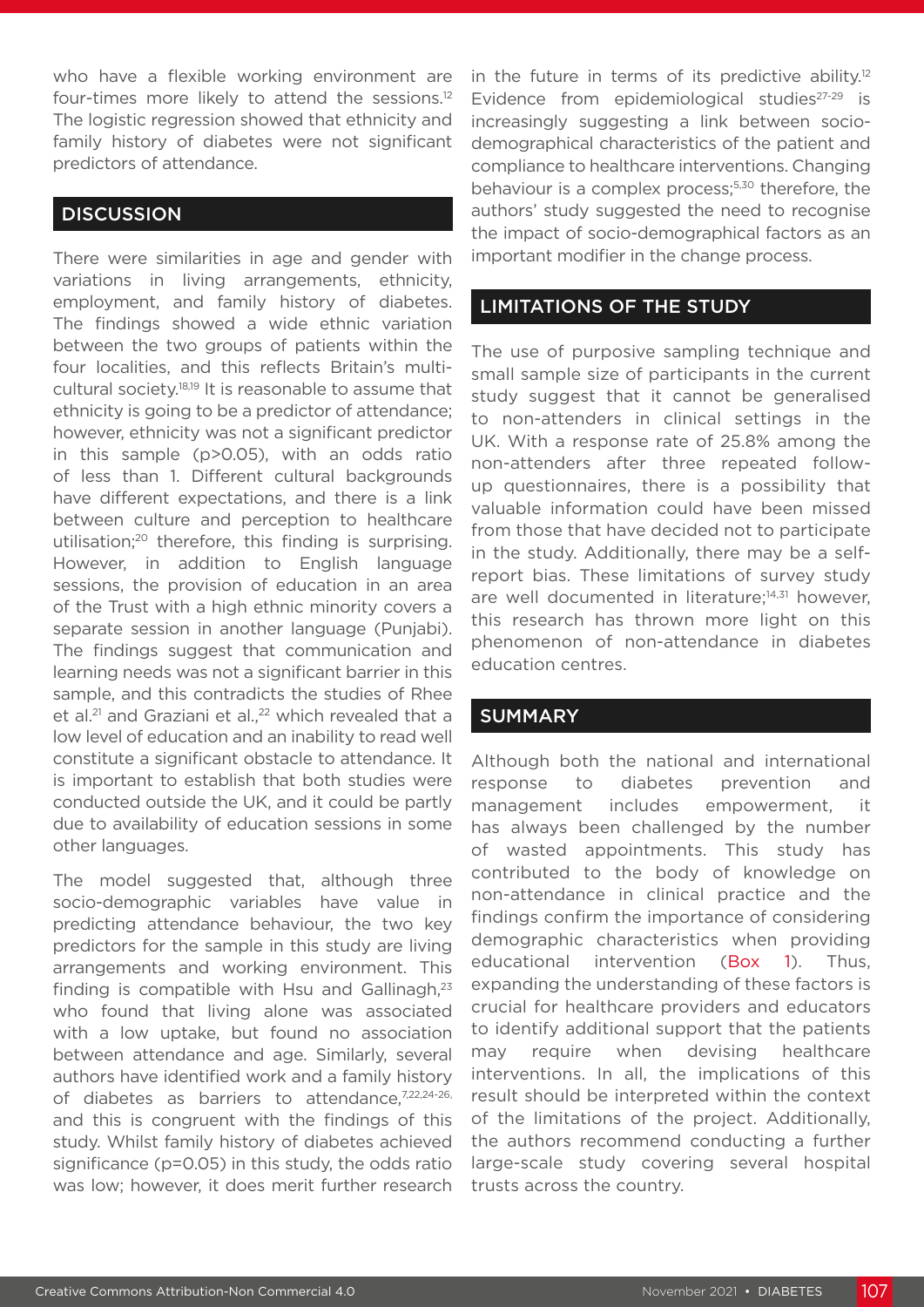• Barriers to attendance are complex and sometimes beyond the control of patients.

- Recognising individual uniqueness is important to promote
- patient engagement.

• Considering patient's socio-demographic data is important to aid concordance.

• Poor healthcare utilisation has a negative financial impact on the NHS and the taxpayers.

NHS: National Health Service.

#### References

- 1. Bloomgarden ZT. Diabetes and COVID-19. J Diabetes. 2020;12(4):347- 8.
- 2. Down S. At a glance factsheet: COVID-19 and diabetes. 2020. Available at: https://www. diabetesonthenet.com/journals/ issue/607/article-details/glancefactsheet-covid-19-and-diabetes-dpc. Last accessed: 14 September 2021.
- 3. Lawal M, "Managing acute endocrine problems," Peate I, Dutton H (eds.), Acute Nursing Care: Recognising and Responding to Medical Emergencies (2021) 2nd edition, London: Routledge, pp.448-87.
- 4. Waugh A, Grant A. Ross and Wilson Anatomy and Physiology in Health and Illness (2018) 13<sup>th</sup> edition, Edinburgh: Elsevier, pp.233-59.
- 5. Lawal M, Woodman A. Health beliefs and perceptions: implications for Type 2 diabetes self-management. Adv in Pub Health Com and Trop Med. 2020;DOI:10.37722/ APCTM.20204.
- 6. Lawal M. Implementation of Diabetes Education Policy: Prospects and Barriers (2016), Germany: Lambert Academic Publishing, pp.146-203.
- 7. Gucciardi E et al. Patients' perspectives on their use of diabetes education centres in Peel-Halton region in Southern Ontario. Can J Diabetes. 2012;36(4);214-7.
- 8. Doody O, Noonan M. Nursing research ethics, guidance and application in practice. Br J Nurs. 2016;25(14):803-7.
- 9. Jolley J. Introducing Research and Evidence-Based Practice for Nursing and Healthcare Professionals (2020) 3rd edition, Oxon: Routledge, pp.57-  $60$
- 10. Clark KR. Ethics in research. Radiol

Technol. 2019;90(4):394-7.

- 11. Scot I, Mazhindu D. Statistics for Healthcare Professionals. (2014) 2<sup>nd</sup> edition, London: SAGE Publications Ltd, pp.16-24.
- 12. Field A. Discovering Statistics Using IBM SPSS (2017) 5<sup>th</sup> edition, London: SAGE Publications Ltd, pp.218-68.
- 13. Creswell JW, Creswell JD. Research Design: Qualitative, Quantitative, and Mixed Methods Approaches (2018) 5<sup>th</sup> edition, Los Angeles: SAGE.
- 14. Polit DF, Beck CT. Essential of Nursing Research: Appraising Evidence for Nursing Practice (2021) 10<sup>th</sup> edition, Philadelphia: Lippincott Williams & Wilkins.
- 15. World Health Organization (WHO). Diabetes: key facts. 2020. Available at: https://www.who.int/news-room/ fact-sheets/detail/diabetes. Last accessed: 14 September 2021.
- 16. Diabetes UK. Number of people with diabetes reaches 4.7 million. 2019. Available at: https://www.diabetes. org.uk/about\_us/news/new-statspeople-living-with-diabetes. Last accessed: 14 September 2021.
- 17. Diabetes UK. Ethnicity and Type 2 diabetes. 2021. Available at: https:// www.diabetes.org.uk/preventingtype-2-diabetes/diabetes-ethnicity. Last accessed: 14 September 2021.
- 18. Dunnell K. The changing demographic picture of the UK: national statistician's annual article on the population. Popul Trends. 2007;130:9-21.
- 19. Office of National Statistics (ONS). Population profile for local authorities in England. 2020. Available at: https://www.ons.gov.uk/peoplepopulationandcommunity/populationandmigration/populationestimates/ articles/populationprofilesforlocalau-

thoritiesinengland/2020-12-14. Last accessed: 14 September 2021.

- 20. Upton D. Introducing Psychology for Nurses and Healthcare Professionals (2010), Essex: Pearson Education Limited, p.21.
- 21. Rhee M et al. Barriers to education in urban patients. Diabetes Educ. 2005;31(3):410-7.
- 22. Graziani C et al. Diabetes education program use and patient – perceived barriers to attendance. Fam Med. 1999;31(5):358-63.
- 23. Hsu HY, Gallinagh R. The relationship between health beliefs and utilization of free health examinations in older people living in a community setting in Taiwan. J Adv Nurs. 2001;35(6):864-73.
- 24. Lawal M et al. Barriers to attendance at diabetes education centres: perceptions of education providers. J Diabetes Nurs. 2017;21(2):61-6.
- 25. Lawal M et al. Barriers to structured education: opinions of people with diabetes. J Diabetes Nurs. 2018;23(5):34-41.
- 26. Temple B, Epp D. Evaluation of a diabetes education programmes nonattendees: the program response. Can J Diabetes. 2009;33(4):375-80.
- 27. Xie Z et al. An examination of the socio-demographic correlates of patient adherence to selfmanagement behaviours and the mediating roles of health attitudes and self-efficacy among patients with coexisting Type 2 diabetes and hypertension. BMC Public Health. 2020;20:1227.
- 28. Boakye EA et al. Sociodemographic factors associated with engagement in diabetes self-management education among people with diabetes in the United States. Public